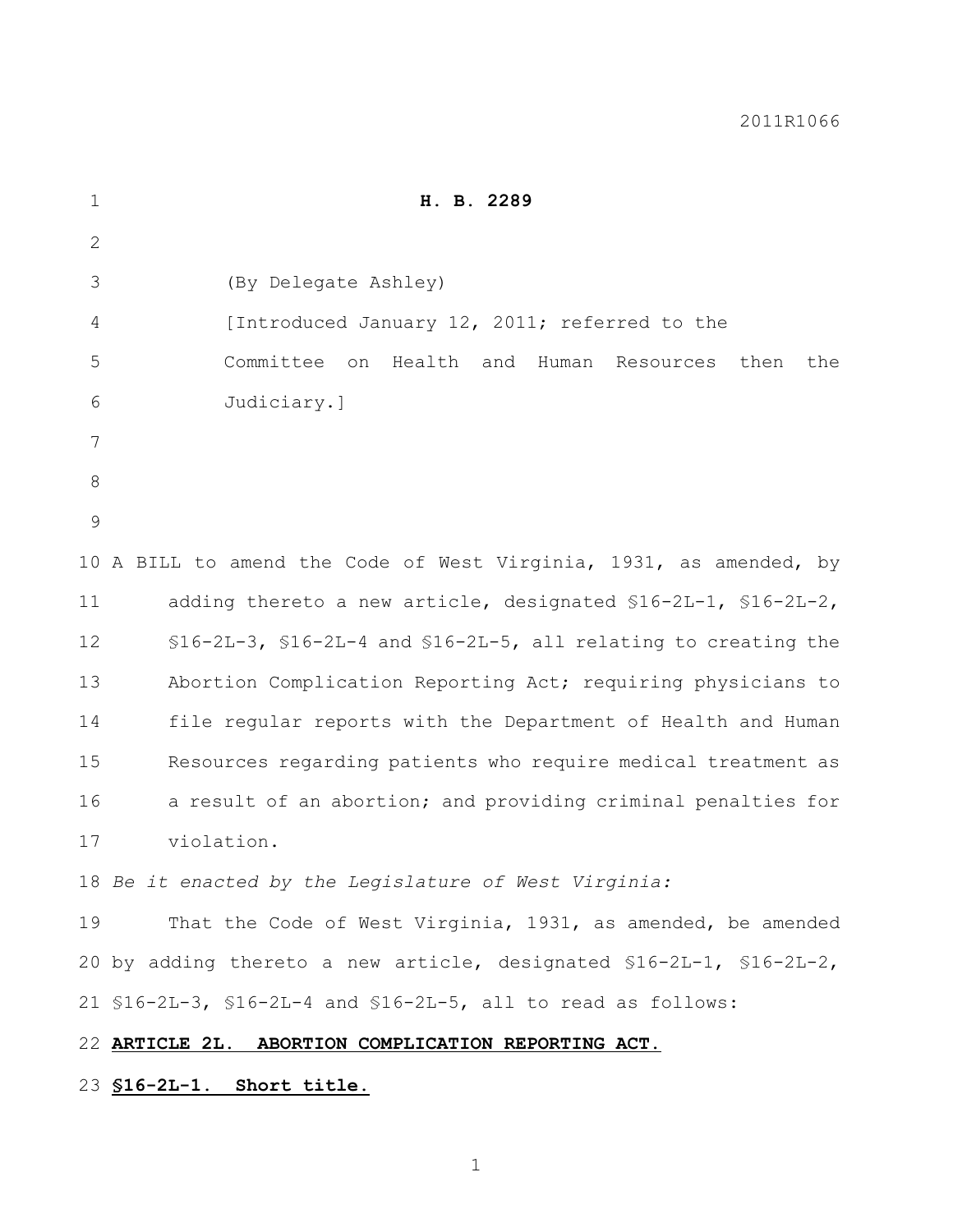This article shall be known and may be cited as the Abortion Complication Reporting Act.

**§16-2L-2. Definitions.**

As used in this article:

 (1) "Department" means the state Department of Health and Human Resources.

 (2) "Medical treatment" means, but is not limited to, hospitalization, laboratory tests, surgery or prescription of drugs.

## **§16-2L-3. Physician to file report.**

 (a) A physician shall file a written report with the state Department of Health and Human Resources regarding each patient who comes under the physician's professional care and requires medical treatment or suffers death that the attending physician has a reasonable basis to believe is a primary, secondary or tertiary result of an induced abortion.

 (b) These reports shall be submitted within thirty days of the discharge or death of the patient treated for the complication. (c) The department shall summarize aggregate data from the reports required under this section for purposes of inclusion into the annual vital statistics report.

 (d) The department shall develop and distribute or make available online in a downloadable format a standardized form for 24 the report required under this section.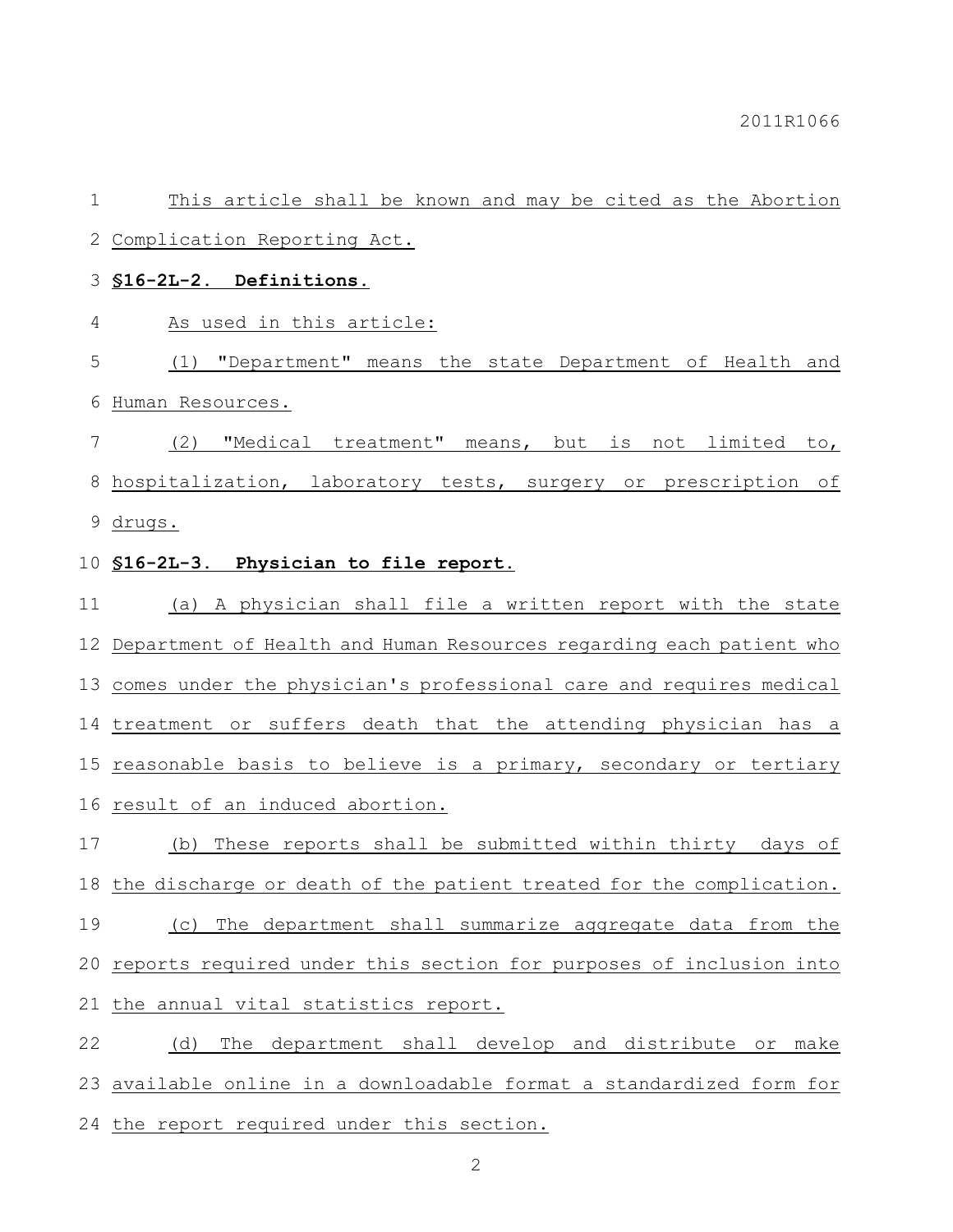(e) The department shall communicate this reporting requirement to all medical professional organizations, licensed physicians, hospitals, emergency rooms, abortion facilities and ambulatory surgical facilities operating in the state.

 (f) The department shall destroy each individual report required by this section and each copy of the report after retaining the report for five years after the date the report is received.

 (g) The report required under this section may not contain the name of the woman, common identifiers such as her social security number or motor vehicle operator's license number or other information or identifiers that would make it possible to identify in any manner or under any circumstances an individual who has obtained or seeks to obtain an abortion. A state agency may not compare data in an electronic or other information system file with data in another electronic or other information system that would result in identifying in any manner or under any circumstances an individual obtaining or seeking to obtain an abortion. Statistical information that may reveal the identity of a woman obtaining or seeking to obtain an abortion may not be maintained.

 (h) The department or an employee of the department may not disclose to a person or entity outside the department the reports or the contents of the reports required under this section in a manner or fashion as to permit the person or entity to whom the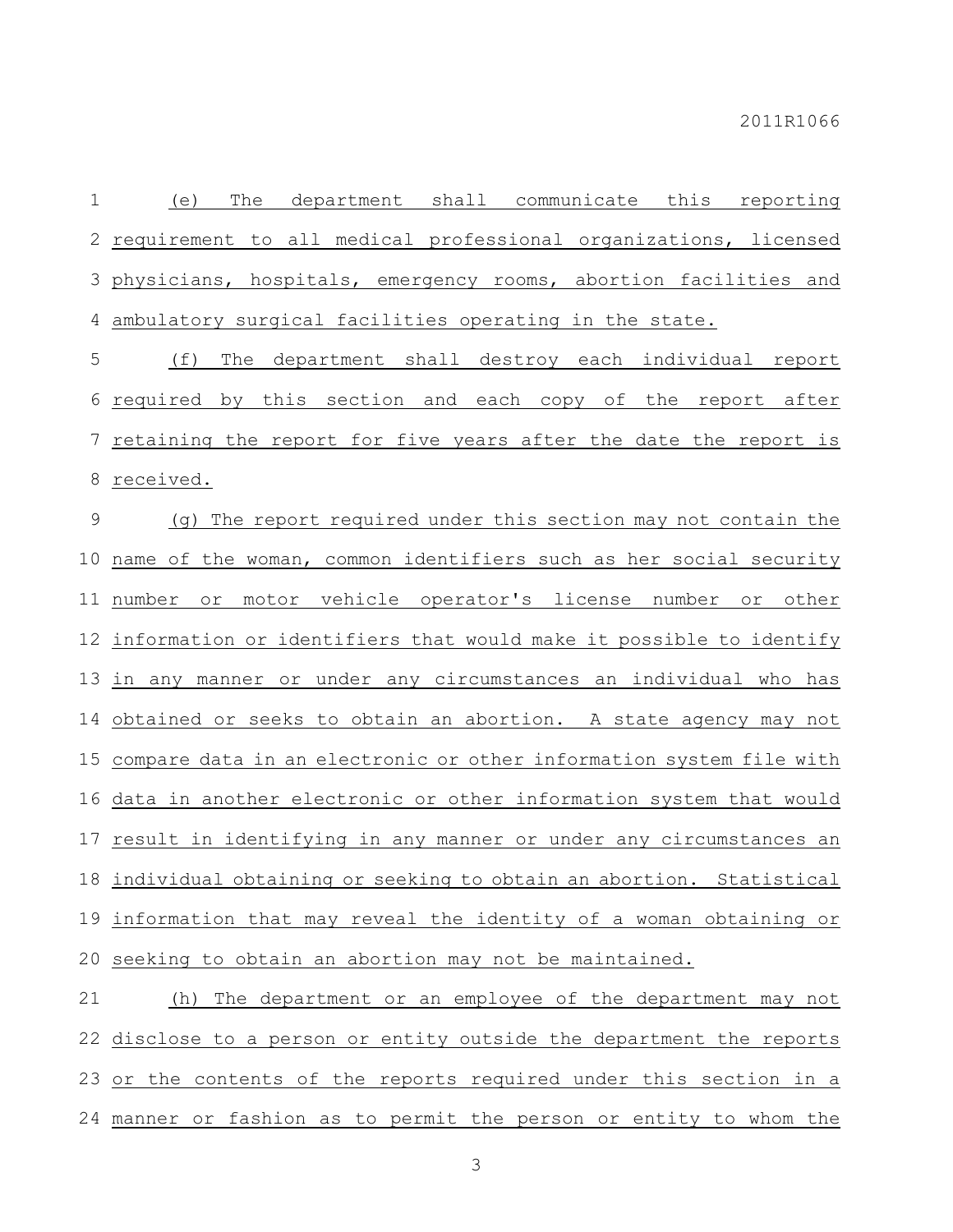report is disclosed to identify in any way the person who is the subject of the report.

 (i) Any person who discloses confidential identifying information in violation of this section is guilty of a felony and, upon conviction thereof, shall be fined not more than \$5,000 or imprisoned in a state correctional facility for not more than three years, or both fined and imprisoned.

**§16-2L-4. Information to be included in report.**

 (a) Each report of medical treatment following abortion required under section four of this article shall contain the following information:

12 (1) The age and race of the patient;

 (2) The characteristics of the patient, including residency status, county of residence, marital status, education, number of previous pregnancies, number of stillbirths, number of living children and number of previous abortions;

 (3) The date the abortion was performed and the method used if known;

## 19 (4) The type of facility where the abortion was performed;

(5) The condition of the patient that led to treatment,

including, but not limited to, pelvic infection, hemorrhage, damage

to pelvic organs, renal failure, metabolic disorder, shock,

embolism, coma or death; and

(6) The amount billed to cover the treatment of the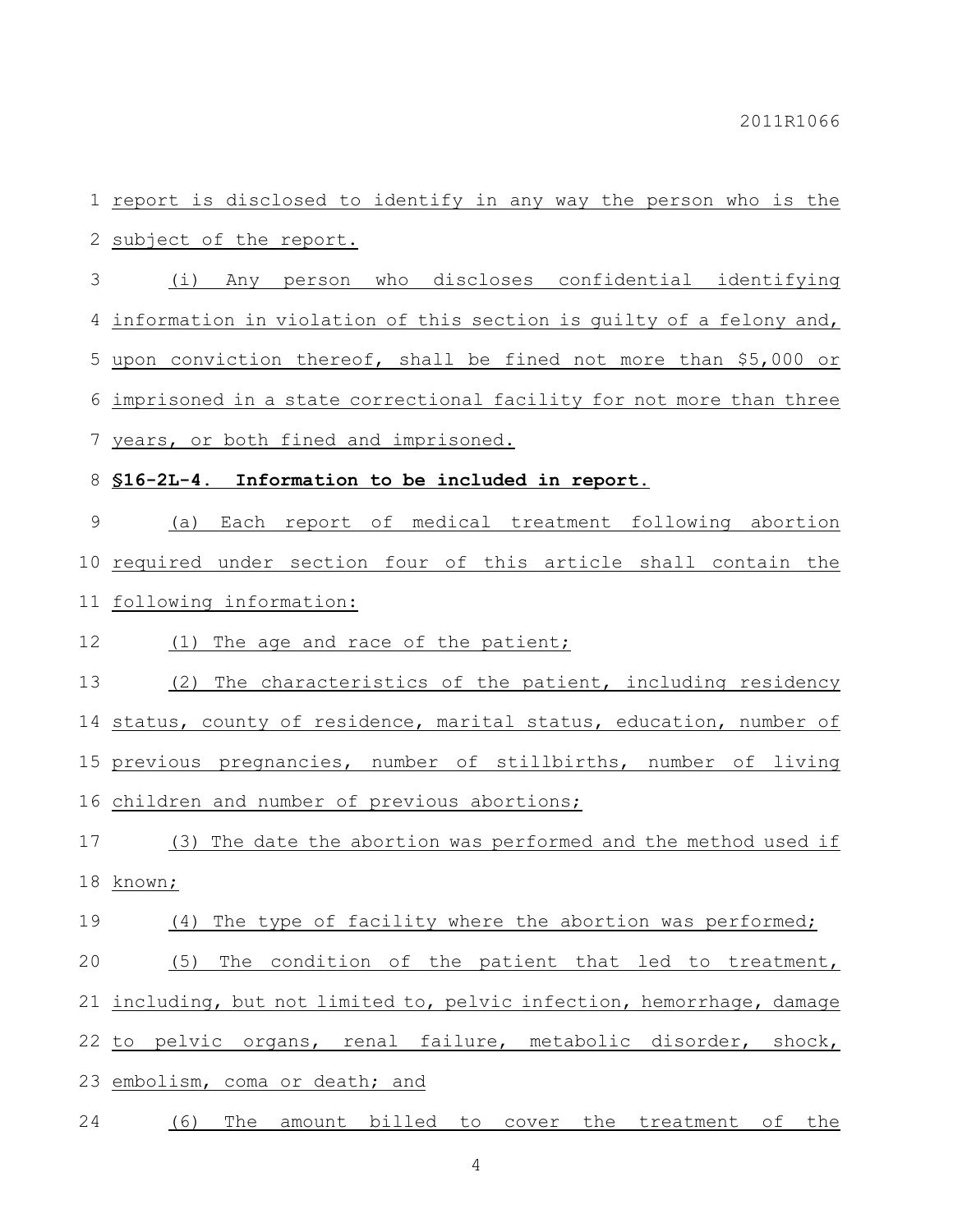complication, including whether the treatment was billed to Medicaid, insurance, private pay or other method. This should include charges for physician, hospital, emergency room, prescription or other drugs, laboratory tests and any other costs for the treatment rendered.

 (b) Nothing in this article may be construed as an instruction to discontinue collecting data currently being collected.

## **§16-2L-5. Criminal penalties.**

 Willful violation of the provisions of this article is a misdemeanor and, punishable by a fine of \$100, except that disclosure of confidential identifying information is a felony, punishable by imprisonment in a state correctional facility for not 13 more than three years, or a fine of not more than \$5,000, or both fine and imprisonment. A physician or hospital, its officers, employees or medical and nursing personnel practicing in the hospital is not civilly liable for violation of the provisions of this article, except to the extent of liability for actual damages in a civil action for willful or reckless and wanton acts or omissions constituting that violation. However, that liability is subject to any immunities or limitations of liability or damages provided by law.

NOTE: The purpose of this bill is to require physicians to file regular reports with the Department of Health and Human Resources, regarding patients who require medical treatment as a